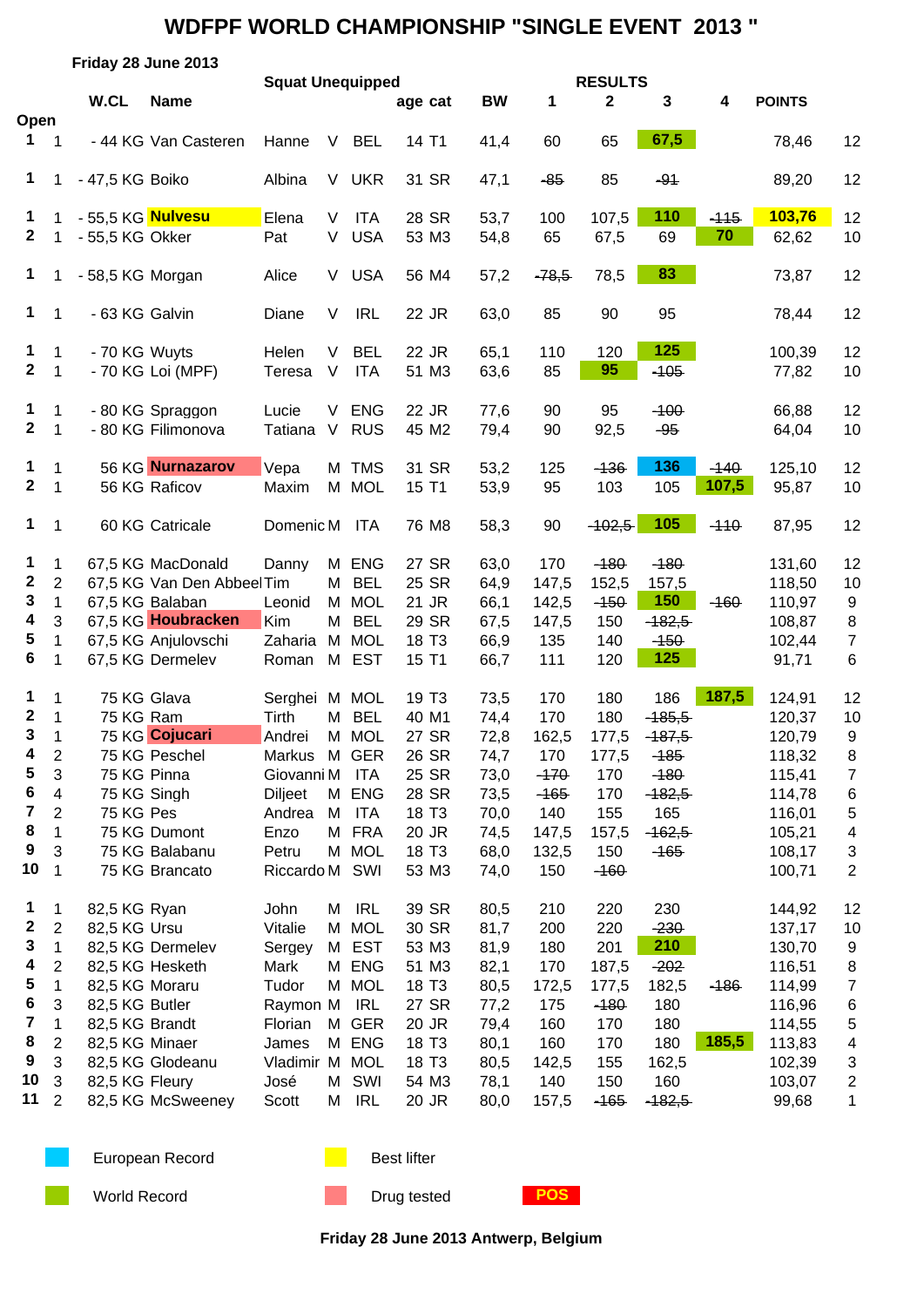## **WDFPF WORLD CHAMPIONSHIP "SINGLE EVENT 2013 "**

|                         |                |                | Friday 28 June 2013 |                         |                 |                   |           |        |                |          |          |               |                         |
|-------------------------|----------------|----------------|---------------------|-------------------------|-----------------|-------------------|-----------|--------|----------------|----------|----------|---------------|-------------------------|
|                         |                |                |                     | <b>Squat Unequipped</b> |                 |                   |           |        | <b>RESULTS</b> |          |          |               |                         |
|                         |                | W.CL           | <b>Name</b>         |                         |                 | age cat           | <b>BW</b> | 1      | $\mathbf 2$    | 3        | 4        | <b>POINTS</b> |                         |
|                         |                |                |                     |                         |                 |                   |           |        |                |          |          |               |                         |
| 1.                      | 1              |                | 90 KG Manca         | Giusepp M               | <b>ITA</b>      | 23 JR             | 85,1      | 210    | 226            | 235      |          | 142,50        | 12                      |
| 2                       | 1              |                | 90 KG Vaillant      | Cyrille                 | M<br><b>FRA</b> | 40 M1             | 89,3      | 205    | $-220,5$       | 220,5    |          | 129,38        | 10                      |
| 3                       | $\overline{2}$ | 90 KG Gruia    |                     | Vladimir M MOL          |                 | 23 JR             | 88,6      | 205    | 215            | $-227,5$ |          | 127,07        | 9                       |
| 4                       | 1              | 90 KG Ebert    |                     | Daniel                  | M GER           | 25 SR             | 87,2      | 200    | 210            | $-215$   |          | 125,35        | $\,8\,$                 |
| 5                       | 1              |                | 90 KG Ravasi        | Andrea                  | <b>ITA</b><br>M | 45 M2             | 89,1      | 190    | 200            | $-217,5$ |          | 117,78        | $\overline{7}$          |
| 6                       | $\overline{c}$ |                | 90 KG Valfrey       | Patrick                 | <b>FRA</b><br>М | 48 M2             | 87,0      | 170    | $-180$         | 190      |          | 113,58        | 6                       |
| 7                       | $\mathbf{1}$   |                | 90 KG Peeters       | Alan                    | <b>BEL</b><br>М | 19 T <sub>3</sub> | 85,6      | 165    | 175            | 187,5    |          | 113,27        | 5                       |
| 8                       | $\overline{2}$ |                | 90 KG Richardson    | Andrew                  | M<br><b>IRL</b> | 18 T <sub>3</sub> | 86,7      | 170    | 182,5          | 187,5    | 191      | 112,33        | $\overline{\mathbf{4}}$ |
| 9                       | $\mathbf{1}$   |                | 90 KG Gavriluta     | Eugen                   | M MOL           | 17 T <sub>2</sub> | 86,9      | 150    | 165            | 170      |          | 101,69        | 3                       |
| 10                      | 1              |                | 90 KG Lazaridi      | Georgiy M RUS           |                 | 79 M8             | 82,9      | 105    | $-120$         | 120      |          | 74,06         | $\overline{2}$          |
| 1                       | 1              | 100 KG Gysin   |                     | Ramon                   | SWI<br>М        | 29 SR             | 98,8      | 242,5  | 252,5          | 265      |          | 147,61        | 12                      |
| 2                       | $\overline{c}$ |                | 100 KG Siragusa     | Corrado M               | <b>ITA</b>      | 29 SR             | 98,0      | 240    | 250            | 262,5    | $-270,5$ | 146,76        | 10                      |
| 3                       | $\overline{2}$ |                | 100 KG Velghe       | Jonas                   | <b>BEL</b><br>M | 21 JR             | 99,2      | 200    | 220,5          | 232,5    | $-235,5$ | 129,27        | 9                       |
| 4                       | 1              | 100 KG Gogu    |                     | Victor                  | M MOL           | 23 JR             | 96,0      | 212,5  | 222,5          | 230      | $-240$   | 129,90        | 8                       |
| 5                       | 3              |                | 100 KG Hickey       | Austin                  | M<br><b>IRE</b> | 33 SR             | 99,7      | 210    | 230            | $-250$   |          | 127,60        | $\overline{7}$          |
| 6                       | 4              |                | 100 KG Griffiths    | Anthony M               | <b>IRL</b>      | 30 SR             | 93,9      | 205    | $-212,5$       | $-212,5$ |          | 117,14        | 6                       |
| 7                       | 1              |                | 100 KG Bustreel     | Serge                   | <b>FRA</b><br>M | 67 M6             | 96,3      | 190    | 200            | $-202,5$ |          | 112,78        | 5                       |
| 8                       |                |                | 100 KG Hubert       | Gilles                  | M FRA           | 48 M2             | 98,3      | 185    | 195            | $-202,5$ |          | 108,87        | 4                       |
| OUT                     |                |                | 100 KG Tverdovskiy  | Evgeniy                 | M<br><b>RUS</b> | 63 M <sub>5</sub> | 92,2      | $-150$ | $-150$         | $-150$   |          | 0,00          |                         |
| 1.                      | 1              |                | 110 KG Sacaliuc     | Dumitru M MOL           |                 | 25 SR             | 108,9     | 240    | 255            | 270      |          | 145,21        | 12                      |
| $\overline{\mathbf{2}}$ | 1              |                | 110 KG Walker       | John                    | M ENG           | 73 M7             | 101,8     | 175    | 186            | 192,5    |          | 105,88        | 10                      |
|                         |                |                |                     |                         |                 |                   |           |        |                |          |          |               |                         |
| 1                       | 1              |                | 125 KG Scorici      | <b>Roman</b> M MOL      |                 | 29 SR             | 118,7     | 275    | 285            | 292      |          | 153,18        | 12                      |
| 2                       | 1              | 125 KG Pilling |                     | Leslie                  | M ENG           | 58 M4             | 115,3     | 200    | 225            | 235      |          | 124,81        | 10                      |
| 3                       | 1              |                | 125 KG Cuddihy      | Thomas M                | <b>IRE</b>      | 42 M1             | 117,5     | 210    | 235            |          |          | 124,36        | 9                       |
| 4                       | 1              |                | 125 KG Holetzeck    | Conrad                  | M GER           | 46 M2             | 113,8     | 190    | 202,5          | 210      |          | 111,83        | 8                       |

European Record **Best lifter** Best lifter



**Friday 28 June 2013 Antwerp, Belgium**